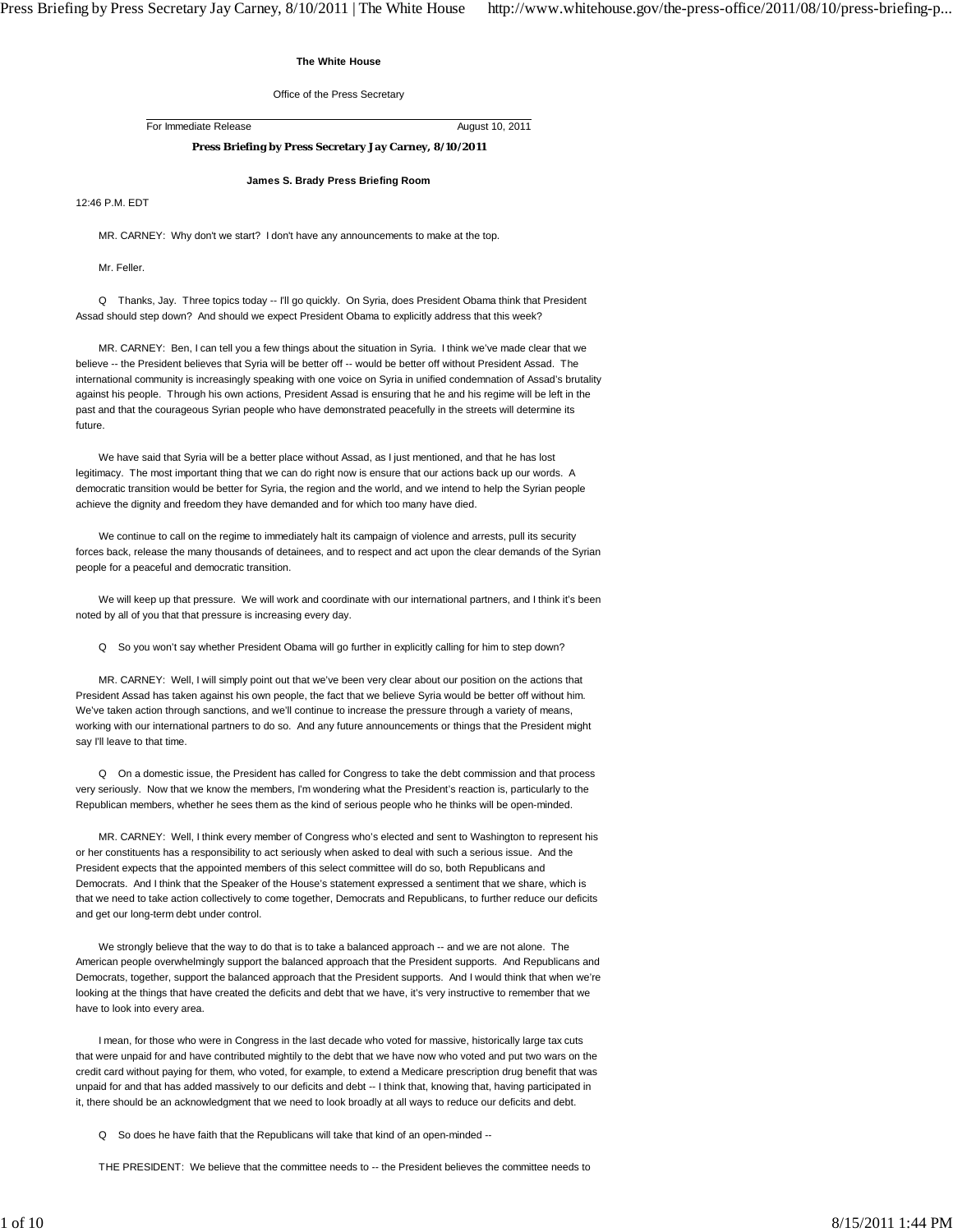take its work seriously, and that it has been mandated by a law passed by Congress to do that and to act before Thanksgiving, and to come together around a series of proposals that can get bipartisan support, get through Congress in a fast-track way, to ensure that we have additional deficit reduction.

 Q Last question, quickly -- going back to the Dover visit yesterday. The media, as you, of course, know, were not allowed to cover that directly, were not allowed to see what the President saw. Can you explain why the White House put out a picture of the President in a very presidential mode, saluting, and the free press was not allowed to cover that?

 MR. CARNEY: Well, there are a variety of reasons why the press was not allowed to cover the dignified transfer of the remains of those servicemen who perished in Afghanistan. And I think you know them, and the Pentagon described them. It has to do with, normally, the families would have to give permission. In this case, because of the state of the remains, the policy was that the press would not be allowed, and that's the Defense Department's standing policy.

 The reason why we were able to release a photo is -- it was carefully done so that none of the transfer cases that contained remains were in the picture. It's also the case that because of the units that were involved, there were members of classified units whose identities cannot be revealed publicly, who were in the ceremony and we -it has to be -- they cannot be shown in a photograph.

 So we are able to put those restrictions and control the White House photographer so that the photograph that we released does not cause any of those problems. And obviously we couldn't, for the variety of reasons, bring in the press for the ceremony itself.

 Q As you know, U.S. and global stock markets are taking another serious hit today. And this time it's been tied to French -- investor concerns about French banks' exposure to European debt problems. Has the President spoken to, or will he be speaking to, either President Sarkozy or other European leaders to get some reassurance that they've got this in hand?

MR. CARNEY: The President has, as you know, spoken in recent days with a number of European leaders -with Chancellor Merkel, President Sarkozy, Prime Minister Berlusconi, President Zapatero. He has also, this morning, spoken with Prime Minister Cameron, and is in regular consultation with European leaders on these matters. Secretary Geithner is in regular consultation with his counterparts in Europe. So we obviously are monitoring these events very closely and we continue to believe that the Europeans have the capacity to deal with this problem and encourage them to continue to take actions that deal with it.

 Q That conversation this morning with Prime Minister Cameron, was that specifically crisis related, or did he also talk to him about --

 MR. CARNEY: I don't have a readout on the details of the conversation. I'm sure there were a number of topics, but I'm sure that this is one of them.

Q Did they discuss the rioting in London --

MR. CARNEY: Again, I don't have a further readout on that. We might have that for you later today.

 Q Okay. And another thing is the Fed painted a particularly gloomy picture yesterday. He said the economic growth was weaker than expected, it would stay that way, and that unemployment would only come down gradually. Do White House economists agree with the Fed's assessment?

 MR. CARNEY: We, broadly speaking, recognize that the economy has slowed down, that the growth has not been where outside economists as well as inside believed it would be at this stage this year. There have been a variety of reasons, contributors to the headwinds that have caused that to happen, and we're experiencing some of them now that have to do with our first question.

 We also continue to believe, as we believe outside analysts continue to believe, that the economy will keep growing, and we need to do what we can to ensure that it does and to ensure that it creates jobs at the fastest pace possible, because this President will not rest until he is confident that every American who wants a job can find a job. And there is no greater focus of his work, of this administration's work, than the economy.

Q Specifically, does the administration agree with the Fed's assessment?

MR. CARNEY: I don't have -- I don't think we've put out our own analysis or forecast for growth going forward since the last time it was done, and obviously, there have been some events that would be taken into account as a new forecast were put together, so I don't have a new forecast for you.

Yes, Jake.

 Q Tavis Smiley and Cornell West's Poverty Tour has rolled into D.C. They've been very critical of President Obama with his handling of poverty and joblessness, particularly in the most -- well, in the most destitute communities. Specifically, Tavis Smiley has said that the President has forgotten about the poor. Cornell West has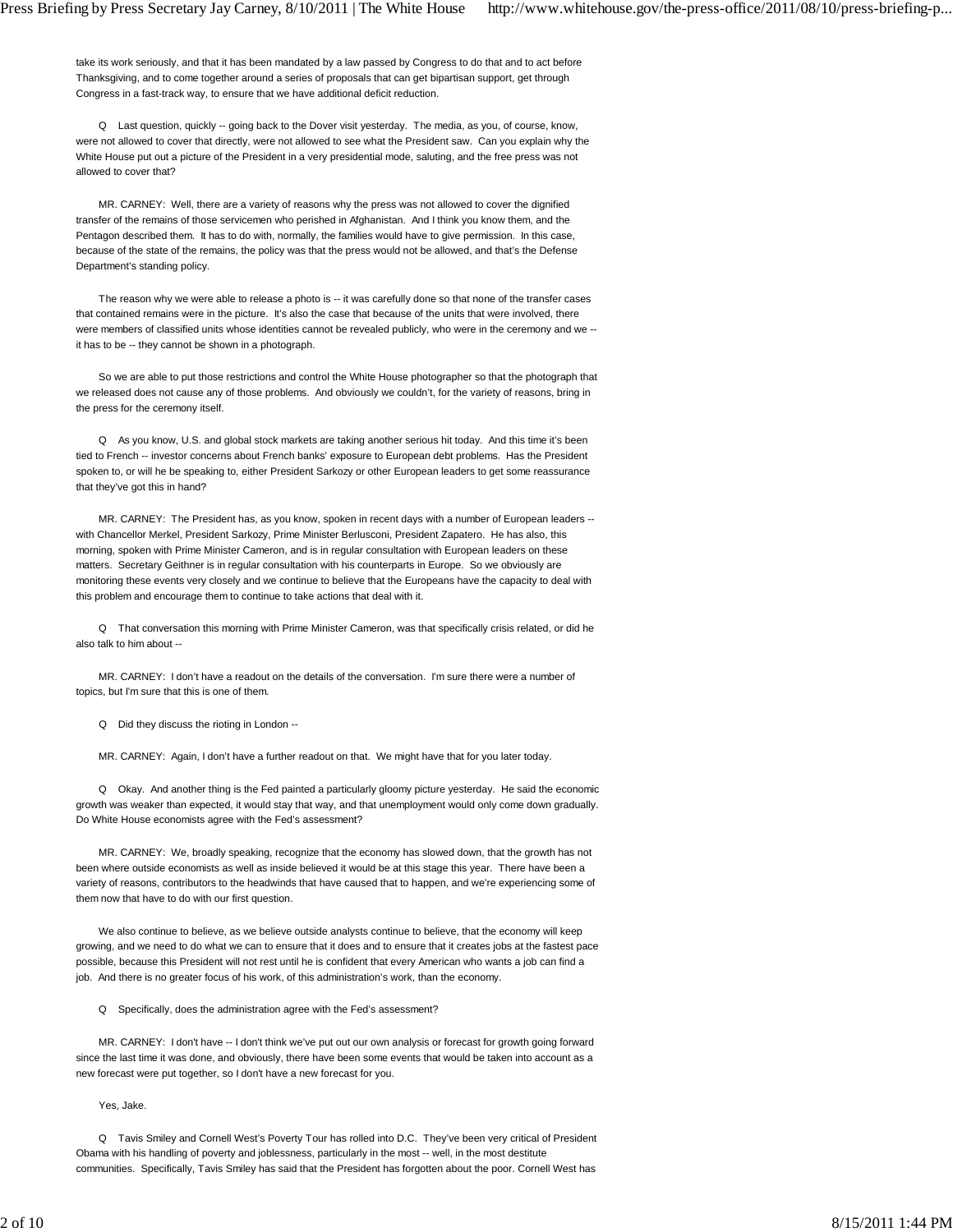called the President a "black mascot of Wall Street oligarchs" and a "black puppet of corporate plutocrats." What's the White House -- sorry -- what is the White House view of -- what is the White House view of this criticism from Smiley and West?

 MR. CARNEY: Well, I would simply say that this President, again, is focused on the economy every day and he is focused on those who are struggling in this economy. Every economic measure that he has proposed and every one that has become law because of his leadership has been geared towards helping those folks who are in the greatest distress because of the recession that we were in, the great recession, worst since the Great Depression, and those who are struggling as we emerge from it.

 His focus on the most vulnerable communities was evidenced when he negotiated with congressional leaders late last year on the tax cut extension deal by insisting that, in addition to the payroll tax cut that he insisted be in it so that every American family -- working American family would have on average an extra thousand dollars this year, he insisted on an extension of the earned income tax credit, an extension of the child tax credit -- which disproportionately helps those who are disproportionately in need.

 It is why he insisted in the recent debt ceiling deal that Pell Grant funding be protected because those who deserve and qualify for quality higher education but are struggling to be able to pay for it because of their economic circumstances need the assistance that those Pell grants supply.

 So this President is very focused on every American who is suffering during these turbulent economic times, and the policies that he's espoused and that he's pushed take into account very seriously those who are most affected.

 Q Peter King, the congressman, is calling for an investigation based on a report in Maureen Dowd's column today saying that Sony Pictures moviemakers doing the OBL raid movie have been given top-level access to the most clarified -- classified mission in history from an administration that's tried to throw more people in jail for leaking classified administration than the Bush administration. I think Mr. King is less involved, less concerned about the last part. But what's your response to that report -- both King's interest and also the inherent criticism that Maureen Dowd is --

 MR. CARNEY: Well, I do have a response to that. First of all, the claims are ridiculous. When people, including you, in this room are working on articles, books, documentaries or movies that involve the President, ask to speak to administration officials, we do our best to accommodate them to make sure the facts are correct. That is hardly a novel approach to the media.

 We do not discuss classified information. And I would hope that as we face a continued threat from terrorism, the House Committee on Homeland Security would have more important topics to discuss than a movie.

 The information that this White House has provided about that mission has been focused on the President's role in -- there is no difference in the information that we've given to anybody who is working on this topic from what we gave to those of you in this room who worked on it in the days and weeks after the raid itself. In fact, the most specific information we've given from this White House about the actual raid I read to you from this podium. So it's simply false.

 Q And last question. You said the President will not rest until the joblessness and the economy are worked out. But the President is obviously going on a vacation. And I'm wondering is there any concern about -- I understand it takes two to tango and you need the Congress to be in Washington. We went over that the other day about whether or not you guys should call Congress to come back. Is there any concern about the impression that the President going to Martha's Vineyard for nine or 10 days might leave with the American people? And also, if this is such an important issue for Speaker Boehner, for Harry Reid, for President Obama, why the R&R?

 MR. CARNEY: Well, let me -- because there's a couple of questions embedded in that, let me go to acknowledge that, yes, the President does plan to travel with his family at the end of August to Martha's Vineyard, as he has in the past. And I don't think Americans out there would begrudge that notion that the President would spend some time with his family.

It is also, I think -- as anyone who has covered it in the past, either in this administration or others, there's no such thing as a presidential vacation. The presidency travels with you. He will be in constant communication and get regular briefings from his national security team, as well as his economic team, and he will, of course, be fully capable, if necessary, of traveling back if that were required. It's not very far.

 The broader issue is that this President is doing what the American people expect Presidents to do in circumstances like this. Whether the markets are up or down, whether there's volatility or relative stability, this President is focused every day on the economy. And he's -- let's talk about what the American people and Republicans and Democrats expect their Presidents to do. They expect their Presidents to consult with policymakers in circumstances like this. This President is doing that regularly, both on his own team -- I can tell you that later this afternoon he has a meeting with Chairman Bernanke, for example, as he does on a regular basis, to discuss the economy.

 He consults -- in a situation where the volatility we're seeing in the markets has to do with a global economic situation and specifically with Europe, he consults with international leaders. As I just mentioned, in recent days he has spoken with the Chancellor of Germany the Prime Minister of Great Britain the President of France the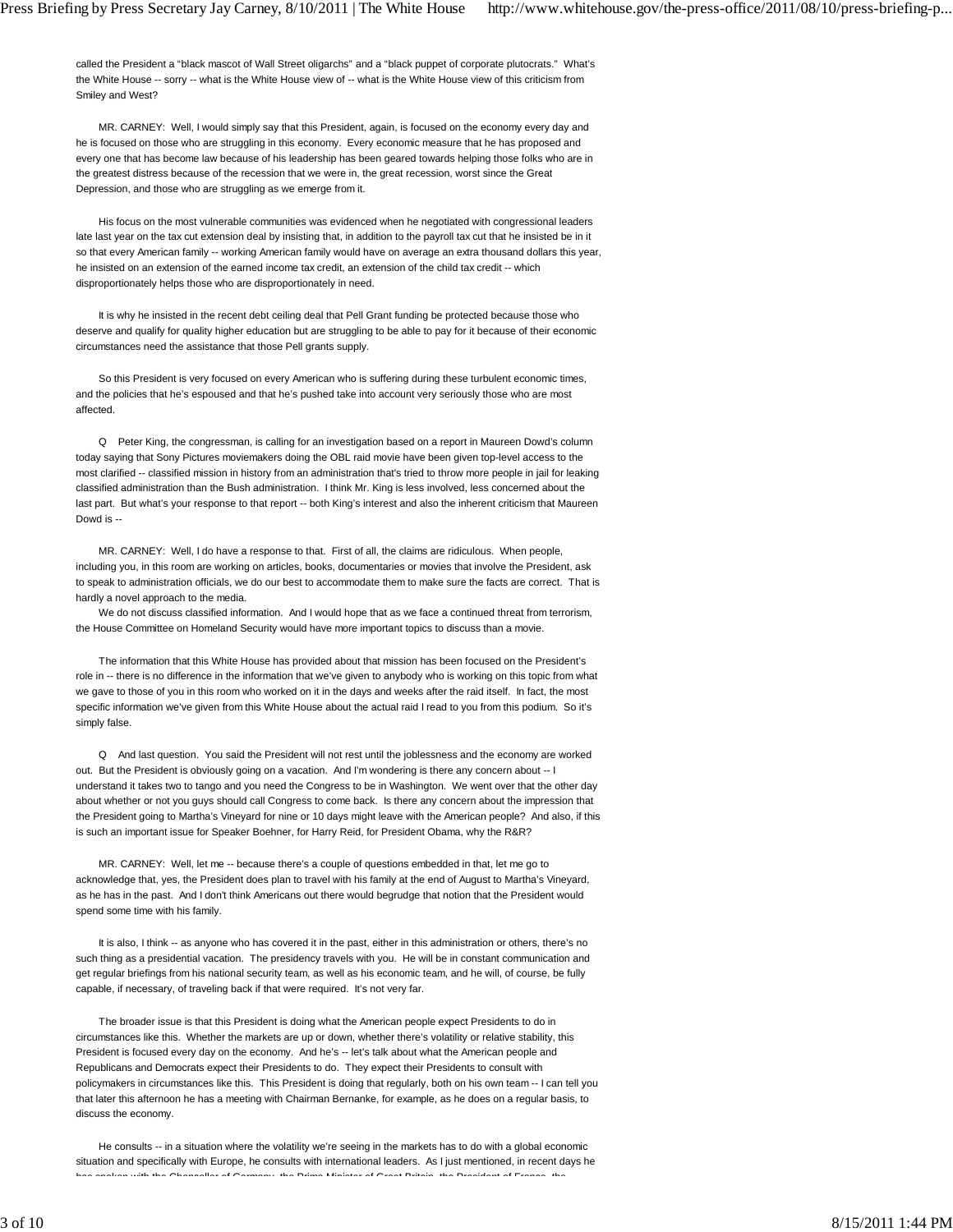has spoken with the Chancellor of Germany, the Prime Minister of Great Britain, the President of France, the President of Spain, the Prime Minister of Italy. And he will continue to do that.

 He meets with business leaders. Later this week, he will meet -- have another meeting, one of a series he's been having with CEOs, business leaders to discuss the economy. And then he will also -- they expect their President to travel and meet with folks who are actually engaged in the economy in their communities. Tomorrow, he'll go to Holland, Michigan, to highlight something very positive in the economy, which is the investments that, with our assistance, this country is making in clean energy industries that have led to advances in the advanced battery market, which is an important segment of an important area of the economy for the future.

 He will, as you know, next week go out into the country, into the Midwest, to three different states where he will meet with small business owners and workers and others to talk about what's happening in their economic - economically in their communities.

 And he will -- and they expect their Presidents to pose specific ideas for what we can do to create jobs now, things that have bipartisan support and won't get or shouldn't get hung up in Congress. This President has done that throughout his presidency, and right now is making clear that there are things that we can do together that have bipartisan support that could create jobs right away, including passage of the free trade agreements, the three of them that are up there; passage of patent reform to unleash entrepreneurial innovative spirit in our economy; extension of the payroll tax cut; extension of unemployment insurance -- things that economists say could create hundreds of thousands of jobs, up to a million.

 So there are -- and he will continue -- and they expect their President to continue to look and hunt for new and better -- new and good ideas for economic growth and job creation. This President is doing that.

## Yes, Norah.

 Q Jay, the President mentioned that he was going to make recommendations to the super committee. Has he made those yet?

 MR. CARNEY: No. I mean, he has not. I can assure you that he will. As you know, the committee hasn't formed yet. In fact, not all the members have even been named, although we're getting there. But the President will, as he said, have very specific ideas about where he thinks the committee could come together in a balanced way to significantly reduce the deficit.

 I mean, I think it's important to remember that the bipartisan approach that he was working on with the Speaker of the House -- I think the Speaker or somebody else -- I think the Speaker mentioned that had the House-passed budget become law, that it would have solved the S&P's call for \$4 trillion in deficit reduction. But that's wishful thinking. That thing had no chance of passing and coming into law.

 What did have a chance on a large scale of passing and becoming law and being signed by this President was a bipartisan compromise -- not a partisan ideal, but a bipartisan compromise that he was working on with the Speaker of the House. And I think that you can expect that the ideas that the President puts forward will be in that spirit. They will be designed to draw bipartisan support because the purpose here is not to say this is what we would do if we controlled everything or we could simply mandate an outcome, and it shouldn't be the approach that the Republicans take either.

 Q Has the President been involved with the Democratic leadership in selecting the members for the committee?

 MR. CARNEY: I think that we here in the White House, senior members of the team, the President consult regularly with leaders in Congress -- both parties, Democratic leaders -- I don't believe that there's been any specific engagement on that issue.

Q It's solely the choice of the leadership in Congress?

 MR. CARNEY: Well, we've made clear that we believe that it's important that whoever is selected take the responsibility seriously, and we are optimistic that that will be the case.

 Q And then last me ask you -- Helene, had this in her piece this morning -- but what did -- I wasn't covering the White House then. What did the President mean --

MR. CARNEY: Shout out to Helene.

 Q -- when he said that he would rather be a good one-term President than a mediocre two-term President. What does that mean?

 MR. CARNEY: This President believes very strongly that you're elected President, a very challenging job, to make tough decisions that are right for the American people and for the economy and for the national security of this country, and that that is your responsibility. You make those decisions according to what you see are the best interests of the country. And it's simply a way of saying that the purpose of being President is not to be reelected,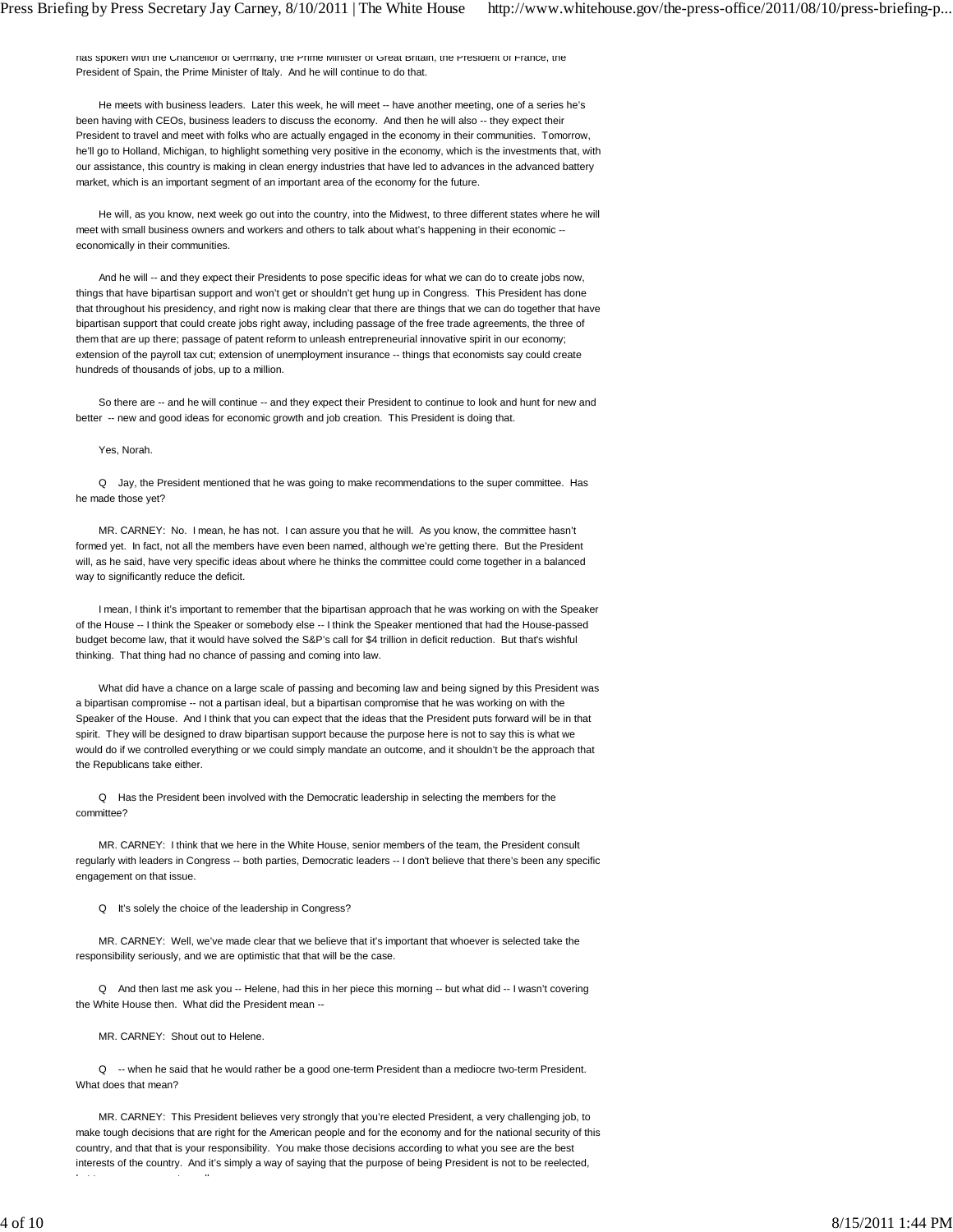but to serve your country well.

Yes.

 Q When you were mentioning the Fed Chairman's meeting, is that combined with Treasury Secretary Geithner coming in? Are they all meeting together to discuss the economy?

 MR. CARNEY: Secretary Geithner does have his regularly scheduled meeting, his weekly meeting with the President later in the afternoon. There is -- the meeting with Chairman Bernanke is a little earlier, although Secretary Geithner will participate in that, as well as Gene Sperling and Bill Daley.

 Q Okay. So this coming -- Senator Rand Paul, a Republican, is out saying he wants to have a no-confidence vote in the Senate on Secretary Geithner's leadership. What's the White House response to that, since the President said he wants him to stay on? There are some Republicans who say this is a time for a change; this is a time for, after all this happened, a clean break.

 MR. CARNEY: Well, the President has great confidence in Secretary Geithner's substantial capabilities and is glad that the Secretary is staying on at Treasury. I think that a statement like that doesn't really amount to much, because obviously they'd like a different President to be in office. In fact, the leader of the Republicans in the Senate said that that was their number-one objective, right? So the idea that they want members of his team to go shouldn't be all that shocking.

 Q On the question of Martha's Vineyard, you seem to dismiss that idea that there is an image problem for the President. But I've noticed in the last couple of days a lot of liberal columnists are starting to come out -- I'm sure you've seen Richard Cohen was in The Washington Post yesterday saying that as the stock market was dropping heavily last week, he said that -- his quote was, "the President was whooping it up at his birthday party and the juxtaposition seemed inappropriate. He does not seem to care." That's Richard Cohen's words.

 Maureen Dowd this morning was hitting the President for not coming home from Camp David this weekend to deal both with the downgrade and with the soldiers being so tragically killed. And she said that he, quote, "tacked on his condolences for the soldiers' families to his economic pep talk, in what had to be one of the most inept --

MR. CARNEY: Hey, Ed, I read the paper.

 Q Okay, so you read the paper, okay. The question is, is this just liberal carping, or do you think there's constructive criticism and adjustments the President can make here to respond to some of that?

 MR. CARNEY: It is the nature of the job that criticism comes in. I think that has been true for any President who's ever held the office, including from the left and the right and the center. We don't spend a lot of time focusing on that, because if you did, you'd spend all your time focusing on it.

 The President is focused on what he can do to help the economy grow, help it create jobs, protect America's national security, protect Americans in general -- provide them economic security as well as national security. And that -- again, I would just say that criticism is part of the -- comes with the deal.

 Q Okay. Last one on this. Your narrative on Sunday on the shows and then Monday here at the podium was that this was a tea party downgrade. But my question is that the liberal columnists seem to not be jumping on it, and instead they're saying there's a leadership problem here. And it's not just that they might disagree with the tea party on individual issues, but they're saying there's a leadership problem and that it needs to be dealt with here.

 MR. CARNEY: Ed, again, I would just repeat what I said, which is that criticism comes in from different quarters, different times. The fact is, when we're talking about the debt ceiling deal and the aftermath, this President made sure as a bottom line that the number-one Republican demand that we go through that charade again within six months, causing even more harm to our economy, was absolutely not acceptable. He said no and he ensured that that will not happen, this debt ceiling will be extended, and using it to play chicken with the full faith and credit of the United States will not happen again through the end of 2012.

 He also ensured that we paid down -- made a significant down payment on deficit reduction because he believes this is important. And it's important for the economy, and it's important for progressives to realize that you have to acknowledge that we need to get our deficits under control, because there will not be -- it is not -- we will not be capable, if we can't do that, to ensure that we make the investments we need to protect the most vulnerable Americans and to invest in innovation and other areas of our economy -- education -- to ensure that we grow and create jobs in the future.

 There is no question that the reaction to the debt ceiling deal, both with the S&P action and some of the other reaction, has to do with the concern over the apparent dysfunction in Washington that this process demonstrated to Americans and people around the globe. Now, in the end, I think it's important to note that despite everything, we were able to come together and reach an imperfect deal but a deal that ensured that we would not default on our obligations, ensured that we would make a down payment on deficit reduction and set up a process for further deficit reduction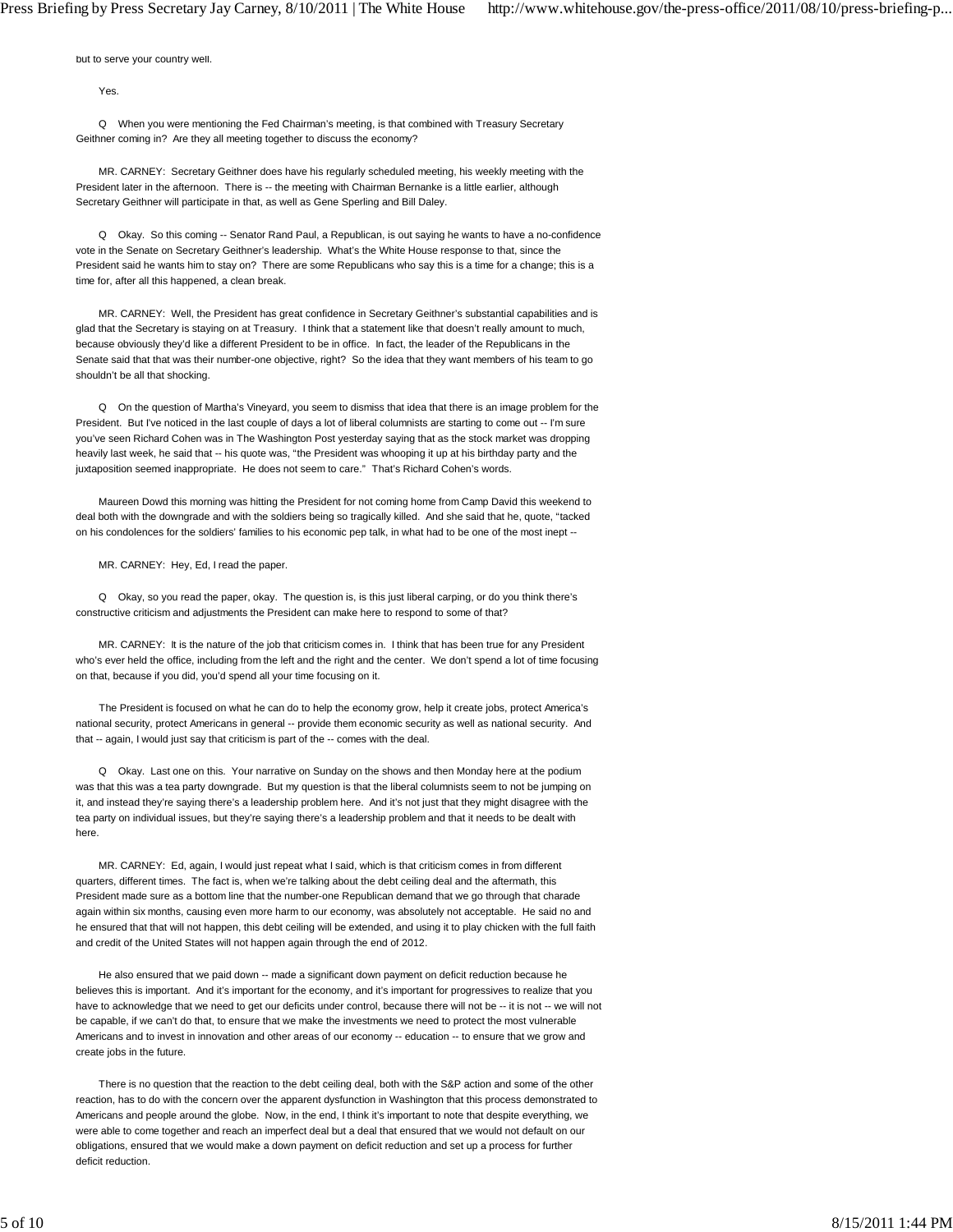But there is no question that had there not been a willingness by some in Congress to threaten the full faith and credit of the United States government or hold that hostage to an agenda, we never would have been in that place.

Yes.

 Q Thanks, Jay. As you know, Leader Reid's pick of Patty Murray to the bipartisan committee has gotten some criticism. People say that she chairs the Senate Democratic Campaign Committee and therefore it's a conflict of interest. What's the President's reaction? Does he think it's a conflict of interest?

 MR. CARNEY: Look, I think that these are small-bore political issues. Elected members of Congress are responsible -- they take an oath; they are responsible to serve their constituents and their country. We expect every member on the committee to take that responsibility seriously, and the mandate that that committee has to be taken by Democrats and Republicans.

 And I think that it's just silly criticism. Again, the Senate Minority Leader who's appointing Republican senators to this committee said quite explicitly that his number-one objective in office was to have the President of the United States defeated in 2012. I don't think that Americans around the world think that's what the leaders of their -- of Congress should have as their primary objective. I think they think the leaders in Congress, as well as the leader in the White House, should be focused on the economy.

 But you know what, that's okay because we know that we can put aside a lot of the partisan rhetoric and focus on what needs to get done. And we do that, the President does that in this dealings with Senator McConnell and Speaker Boehner and other leaders in Congress. And he expects and believes that members of both parties who are on this committee will do the same.

Q But does he think that she should stop fundraising? Or will he --

MR. CARNEY: No.

 Q Going back to Syria for a second. You've stepped up sanctions on Syria. Why not just call for Assad to step down?

 MR. CARNEY: Kristen, I think -- I gave a, I think, incredibly eloquent, prolonged answer to that question moments ago. (Laughter.) I don't have anything to add to it.

Q But given that there is ramped-up violence there, at what point does that become a serious --

 MR. CARNEY: We have taken a number of actions to increase pressure. And I think that one of the things you have seen in recent days is the international community, including important voices in the region, adding to that pressure. And you can be sure that we have worked towards that goal. So the kind of growing chorus, the growing chorus of criticism aimed at President Assad for his heinous actions is not an accident. It is because we are all watching with horror what he is doing to his own people, and we are working with our international partners to ensure that pressure continues to be placed and is ramped up on President Assad, and we'll continue to do that.

Yes.

 Q I understand why extending unemployment insurance provides relief to people who need it, but how does it create jobs?

 MR. CARNEY: Oh, it is by -- I would expect a reporter from the Wall Street Journal would know this as part of the entrance exam just to get on the paper -- (laughter.) But the -- no, seriously. It is one of the most direct ways to infuse money into the economy because people who are unemployed and obviously aren't earning a paycheck are going to spend the money that they get. They're not going to save it; they're going to spend it. And unemployment insurance, that money goes directly back into the economy dollar for dollar virtually. So it is -- and when it goes back in the economy, it means that everywhere that those people -- everyplace that that money is spent has added business. And that creates growth and income for businesses that then lead them to making decisions about job - more hiring.

 So there are few other ways that can more directly put money into the economy than providing unemployment insurance.

Q And why since it's been extended have we seen unemployment not drop, in fact?

 MR. CARNEY: Well, look, this is "what would have happened" argument. But we have seen is, what is it, 2.4 million private sector jobs created. And this year there's -- I mean, again, this is not just -- I encourage you, and I know that you all have good contacts in that world, but economic analysts wholly unaffiliated with this administration would tell you, and told you back late last year, that the combination of the payroll tax cut and extension of unemployment insurance would have a direct, measurable impact on job creation, so that of the jobs created this year, a certain number -- however many tens or hundreds of thousands of jobs -- can be attributed to those actions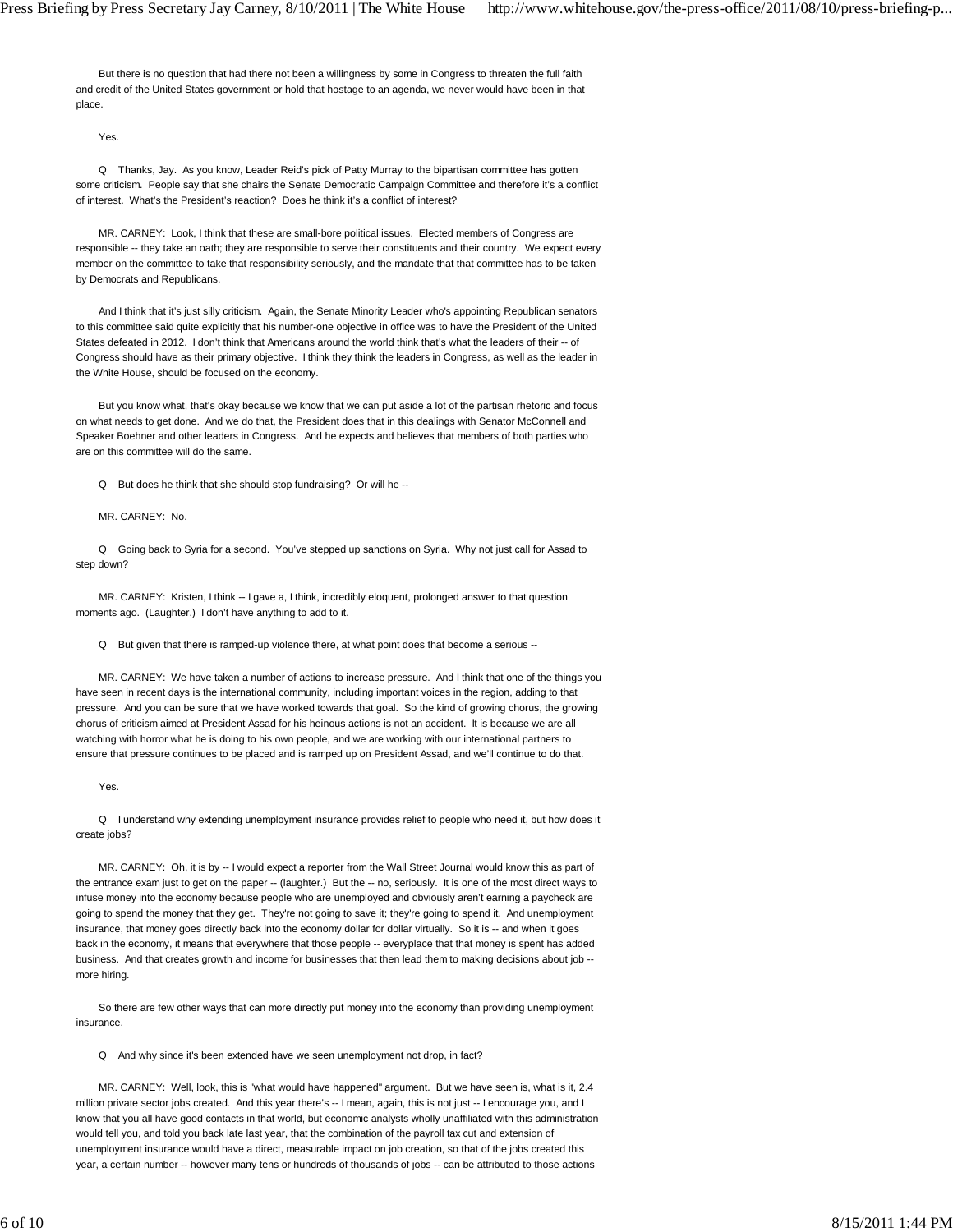taken and pushed by the President last year, which is why he feels so strongly they ought to be done again as we continue to emerge from this recession.

 So that's why he believes very strongly we ought to extend the payroll tax and extend unemployment insurance.

 Q And is the best argument that you can put forward to people for these things that if we do this again, it won't necessarily get any better, but it won't get any worse --

 MR. CARNEY: Laura, you know that's not how it works. You know that we have to do a variety of things to grow the economy and create jobs. This is one thing that economists of all stripes agree will directly affect growth, and a half percentage point, I believe, in growth is what economists estimate the payroll tax cut would provide. Is it half? Plus the UI? Something like that. Anyway, there's -- and up to a million jobs. So we do that, and we have that positive impact next year.

 That doesn't mean that's the only thing we do. And obviously, there are other economic factors that, as we've seen this past year, some which we can control and some we can't. I mean, we can't -- we cannot estimate what a natural disaster that might happen next year, what impact it might have on the global economy. But we can take action that does have a direct impact.

Q One question.

MR. CARNEY: Sure.

 Q Just one. Thank you very much. NBC's Mary Ann Ahern reported that Mayor Emanuel "positioned himself inches from my face and pointed his finger directly at my head and asked, how dare I ask where his children would go to school." My question: Is the President regretful about his former close aide's treatment of this lady, or doesn't he care about it?

MR. CARNEY: I haven't heard him discuss it, so I don't have --

Q What do you think? What do you think? What do you think?

 MR. CARNEY: I think that's -- I'm sure this has been amply covered by the Chicago press, but I don't have a personal opinion about it.

Yes.

Q Thanks, Jay. The CEOs' meeting with the President, that's on Friday, right?

MR. CARNEY: Correct.

Q Can you tell us a little bit more detail about what's happening --

 MR. CARNEY: No, we'll have more details. We don't have those for you yet, but I just wanted to, as part of what I was discussing at the time, mention that that's going to happen on Friday.

 Q Can I go back to the Bernanke and Geithner meeting today? Did I understand you to say that the Bernanke meeting is part of a regular series of meetings between the President and Bernanke?

MR. CARNEY: He had met with -- yes.

Q How many times in the last month --

MR. CARNEY: I can get that for you. It's several.

 Q And what's the thinking in doing it separately? Geithner will be in the Bernanke meeting, and then there will be a separate Geithner meeting. What's the difference?

 MR. CARNEY: The Secretary Geithner meeting is a weekly meeting. I think it was scheduled for yesterday. The President had to go to -- or wanted very much to go to Dover to receive the remains of our fallen servicemen yesterday, so that was just rescheduled for today, and therefore happened to coincide -- be on the same day as the meeting he has with Chairman Bernanke. But they are separate meetings.

 Q Can you give us any sense, in terms of the regular meetings between the President and Bernanke, kind of what the point is or what gets done?

 MR. CARNEY: They discuss the economy. They discuss the global economy. Obviously, the Fed is an independent body that takes independent actions and so they speak broadly about the economy.

A d b t h ft d t d t d it? The t d it d it d it d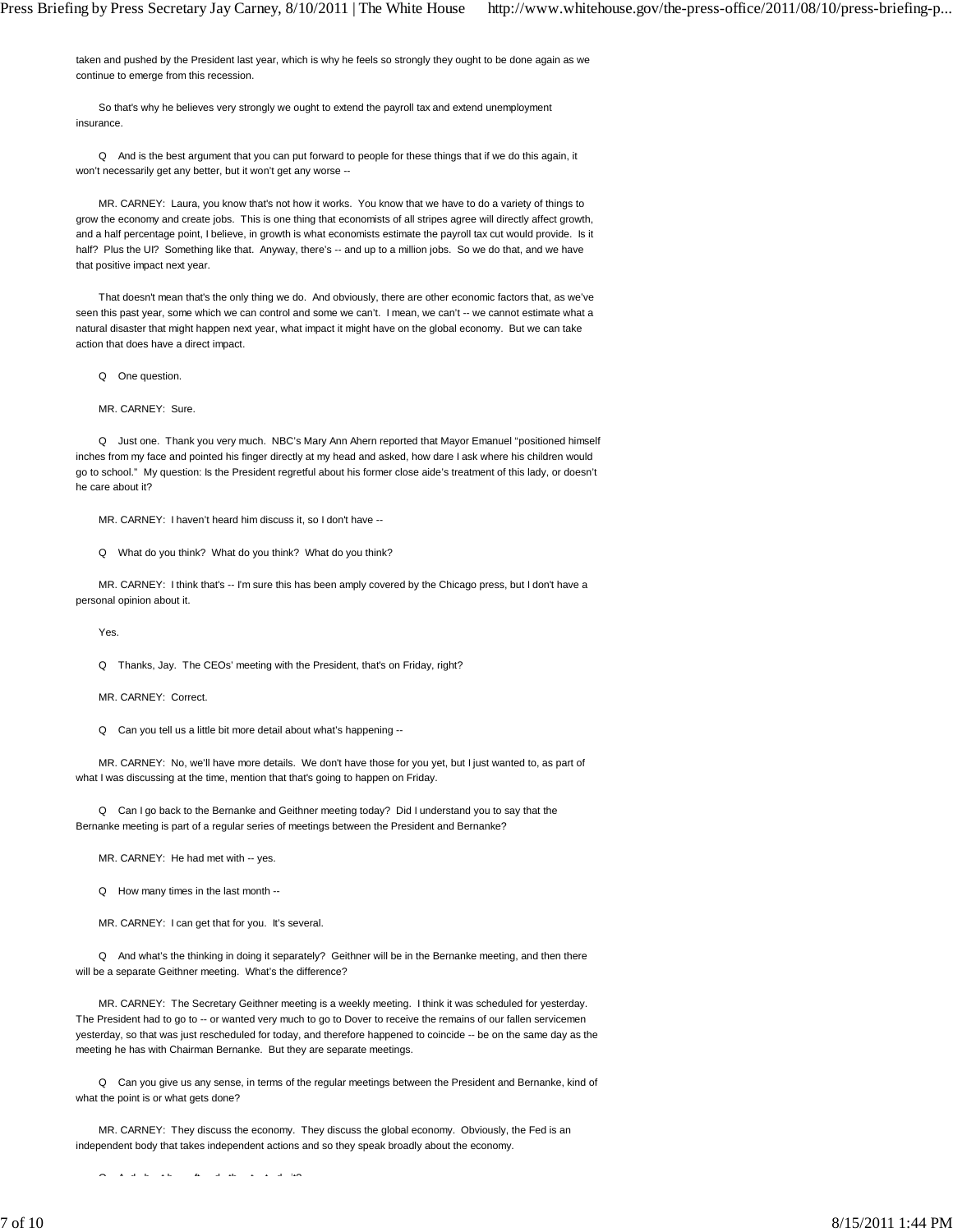Q And about how often do they try to do it?

MR. CARNEY: Again, I'll have to get to you on the number of meetings they have.

Q Thanks.

- Q Thanks, Jay.
- MR. CARNEY: Ari.

 Q The President is going to be in New York tomorrow night, and I wonder whether he'll have a message specific to Wall Street leaders about the turmoil in the markets this week.

MR. CARNEY: I don't have a preview for his remarks tomorrow. Again, I would just say that we don't -- the President's focus is not on the daily ups and downs of the market, which can be substantial down and can be substantial up. And the focus is on what we can do to grow the economy and create jobs -- what he can do, and what he can do working with Congress to grow the economy and create jobs. And I'm sure that's broadly going to be the focus of any remarks he makes about the economy.

Q Also can you explain why the trip to Dover was kept secret until he landed?

 MR. CARNEY: In terms -- that's a good question. I can tell you that it was something that we were advised to do, and I refer you to the Secret Service for issues about presidential security.

Q But it was security-related, not about the narrative, communications?

MR. CARNEY: That's correct. That's correct.

 Q Just related to that question, can you just state publicly when you knew -- when you guys knew that the President would be going to Dover, around what time?

 MR. CARNEY: Well, I know the President very quickly said he wanted to go, internally, after we learned of the events in Afghanistan and the loss of life. And then it was just a matter of finding out when the remains would be brought back. But we knew for a while that he was -- we were going -- that the President was going to or wanted to go and was going to try to go.

Q And then just the Secret Service advised that you could not make that public until he actually --

 MR. CARNEY: Again, I don't want to get into this from the podium about it, but I can assure you that it does not have to do with -- I mean, the President was very proud to go. On Marine One, flying back, somebody on the helicopter said -- somebody who was in the service, in the military service, thanked the President for making the trip. And he looked up and said, "It was my honor to talk to those families. I can think of nothing better to have done today."

So it was -- for anybody who was there -- well, obviously, I quess that would be me in this room -- but it was an incredibly powerful experience. And the courage and sacrifice that the families demonstrated was really remarkable.

Yes.

 Q Jay, around the country, there really seems to be a feeling that there is a need for urgency to get something going to get the economy back on track. Given that, can you give us any kind of specific timetable on when the President might be coming up with these ideas that he talked about? Or is it the plan to just wait until Congress has an epiphany and sees the error of their ways?

 MR. CARNEY: You can be assured -- I'll go back to what I said before -- that this President is working every day on his top priority, which is the American economy. And there are a variety of ways that Presidents can do that and that the American people expect him to do that, which is consult with policymakers; in this case, because of the global effects that we're experiencing, consult with international leaders; meet with business leaders; travel around in the country to talk to job creators, if you will, out in the country about what they're experiencing; and then propose specific and concrete ideas for growth and job creation -- which he has done throughout his presidency and which he has mentioned recently in speaking with you some ideas that can be acted on, should be acted on right away, that would directly affect economic growth and job creation; and to continue to work on ideas and look for new ideas for increased economic growth and job creation. So he is doing all of those things tirelessly.

Q But there's no feeling that there's any urgency?

MR. CARNEY: I don't have an announcement to make on when -- yes, there's a great feeling of urgency, which is why he's doing that and working around the clock on these issues. And in terms of new proposals that he may announce, I don't have a time to give you, but I can assure you he is working very hard on those issues.

Ann.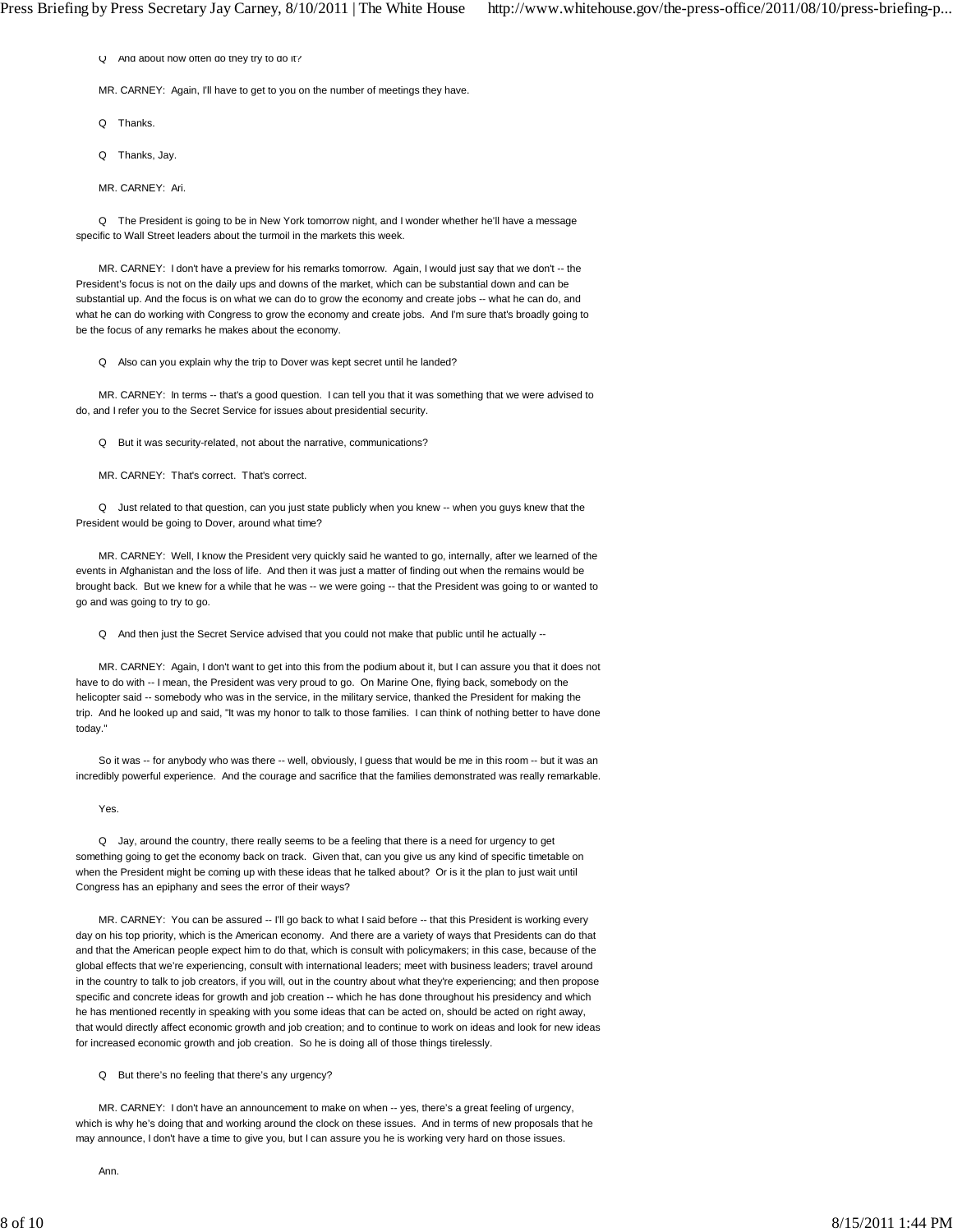Q On the joint committee, has the President asked for or will there be any White House presence, at least observing the operations?

 MR. CARNEY: I don't know that we've had that discussion. I think the committee is still being formed and I don't have any information on that.

Yes.

 Q Thank you, Jay. As one who stayed up late to report the results on Wisconsin last night, I was dying to know, did the President follow the results in Wisconsin and have any opinion at all on the final result?

 MR. CARNEY: I haven't asked him. I don't know. So I don't know that he followed it last night, in any case. I'm sure he's read the paper this morning. But I didn't have a conversation with him about it, I don't know.

 Q The other thing I wanted to ask you was, you said at the beginning that the tax cuts in the early part of the last decade contributed mightily to the deficit. Yet figures from the Office of Management and Budget show in the two-year period, 2004-2006, there was a 20-percent jump in revenue over the previous cycle, and that was the largest increase in revenue, OMB said, since the 1965 through '67 cycle. How does -- how do those figures from OMB --

 MR. CARNEY: Well, it's a very convenient slice of a figure when what we absolutely know about the OTS, the period under which these tax cuts were instituted, is it was the slowest period of economic expansion in modern time; that middle-class incomes stagnated or declined; that the wealthiest Americans got substantially wealthier; and that overall in that eight-year period there was substantial -- there was rather anemic job creation.

 So to the contrary, in the '90s, under the tax rates that preexisted, we saw the largest peacetime expansion in our history and 22 million jobs created. So I would take issue with that analysis.

Q You take issue with the analysis of OMB?

 MR. CARNEY: I would take issue of taking that slice and suggesting that somehow, A, the massive tax cuts did not contribute to our deficit, because they unequivocally did; and that those tax cuts created -- or were responsible for what, by any measure, was an anemic period of economic growth.

Yes, Peter.

 Q Thank you, Jay. Given the severity of the problem, the economic problem, I think what many of us are asking is, could the President, or should the President, do anything extraordinary -- for example, convene a summit meeting, cut short his vacation, call Congress back into session? Everything you've described shows an attention to the economy but also sort of fits within the normal pattern of presidential action. He often travels the country and talks about the economy. He often meets with Tim Geithner.

MR. CARNEY: I think what the President -- it's a fair question -- what the President is very interested in is those things that will actually be effective, and he's very focused on the things that he can do that can be effective towards helping the economy grow and helping the economy create jobs. And he is doing those things, and he has tasked his team and he is working with his team to look at ideas for further job creation and economic growth.

When you say "extraordinary," I mean, if you're looking -- if you're talking about a stunt, I don't think a stunt is what the American people are looking for. They're looking for leadership and they're looking for a focus on economic growth and job creation.

Yes, in the back.

 Q Thank you, Jay. A spokesman for President Saleh of Yemen said today that he will be returning to Sana'a soon. Does that mean that Jon Brennan's efforts to persuade him to stay in Saudi Arabia and to sign a deal has failed?

 MR. CARNEY: Well, again, I think -- I don't have a comment on what he said he was going to do. Our position on Yemen and the need for a transition there hasn't changed.

Q He's returning, and you wanted him to sign a deal.

 MR. CARNEY: Well, we continue to believe that he should honor the obligations he made and the promises he made to begin that transition.

April.

 Q Jay, following up on what Jake asked, what does the President take away when he meets with black leaders like Ben Jealous of the NAACP, Marc Morial of Urban League, and the CBC? It seems like they all have the h h f j b i h bl k i h bl k i h bl k i h bl k i med han f han f han f han f han f han f han f han f